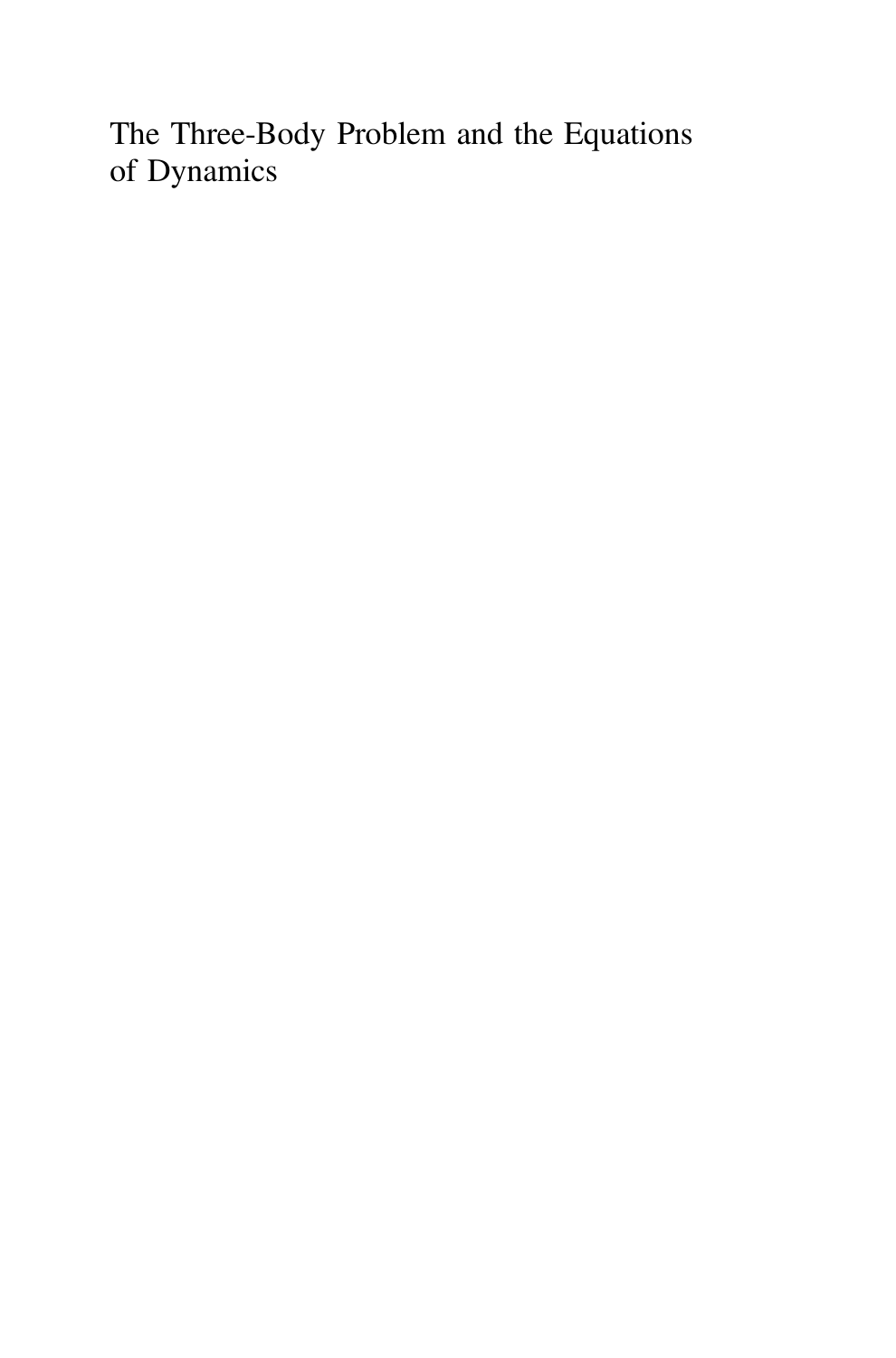# Astrophysics and Space Science Library

# EDITORIAL BOARD

Chairman

W. B. BURTON, National Radio Astronomy Observatory, Charlottesville, Virginia, U.S.A. (bburton@nrao.edu); University of Leiden, The Netherlands (burton@strw.leidenuniv.nl)

F. BERTOLA, University of Padua, Italy C. J. CESARSKY, Commission for Atomic Energy, Saclay, France P. EHRENFREUND, Leiden University, The Netherlands O. ENGVOLD, University of Oslo, Norway A. HECK, Strasbourg Astronomical Observatory, France E. P. J. VAN DEN HEUVEL, University of Amsterdam, The Netherlands V. M. KASPI, McGill University, Montreal, Canada J. M. E. KUIJPERS, University of Nijmegen, The Netherlands H. VAN DER LAAN, University of Utrecht, The Netherlands P. G. MURDIN, Institute of Astronomy, Cambridge, UK B. V. SOMOV, Astronomical Institute, Moscow State University, Russia R. A. SUNYAEV, Space Research Institute, Moscow, Russia

More information about this series at<http://www.springer.com/series/5664>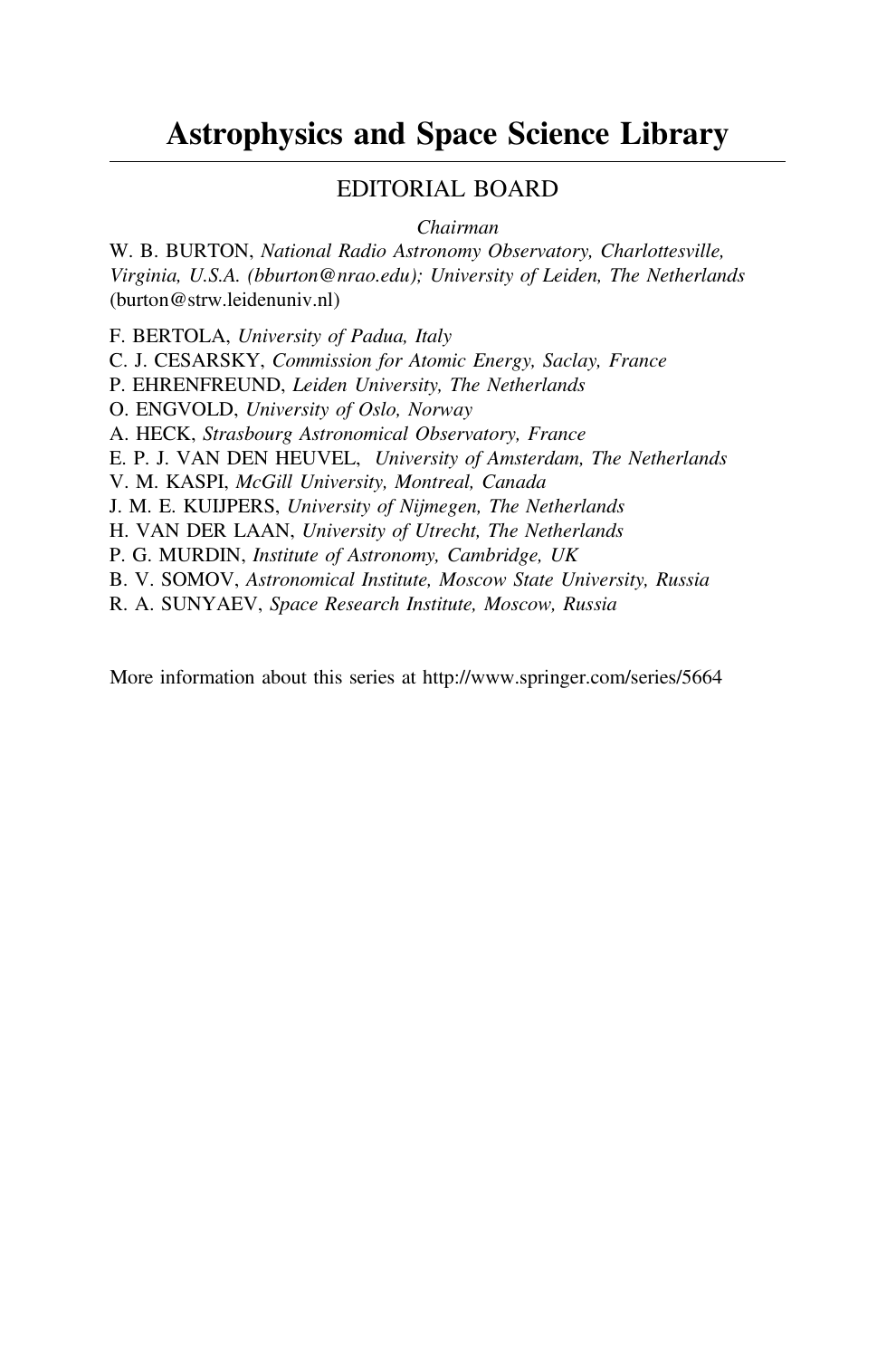Henri Poincaré (Deceased)

# The Three-Body Problem and the Equations of Dynamics

Poincaré's Foundational Work on Dynamical Systems Theory

Translated by Bruce D. Popp

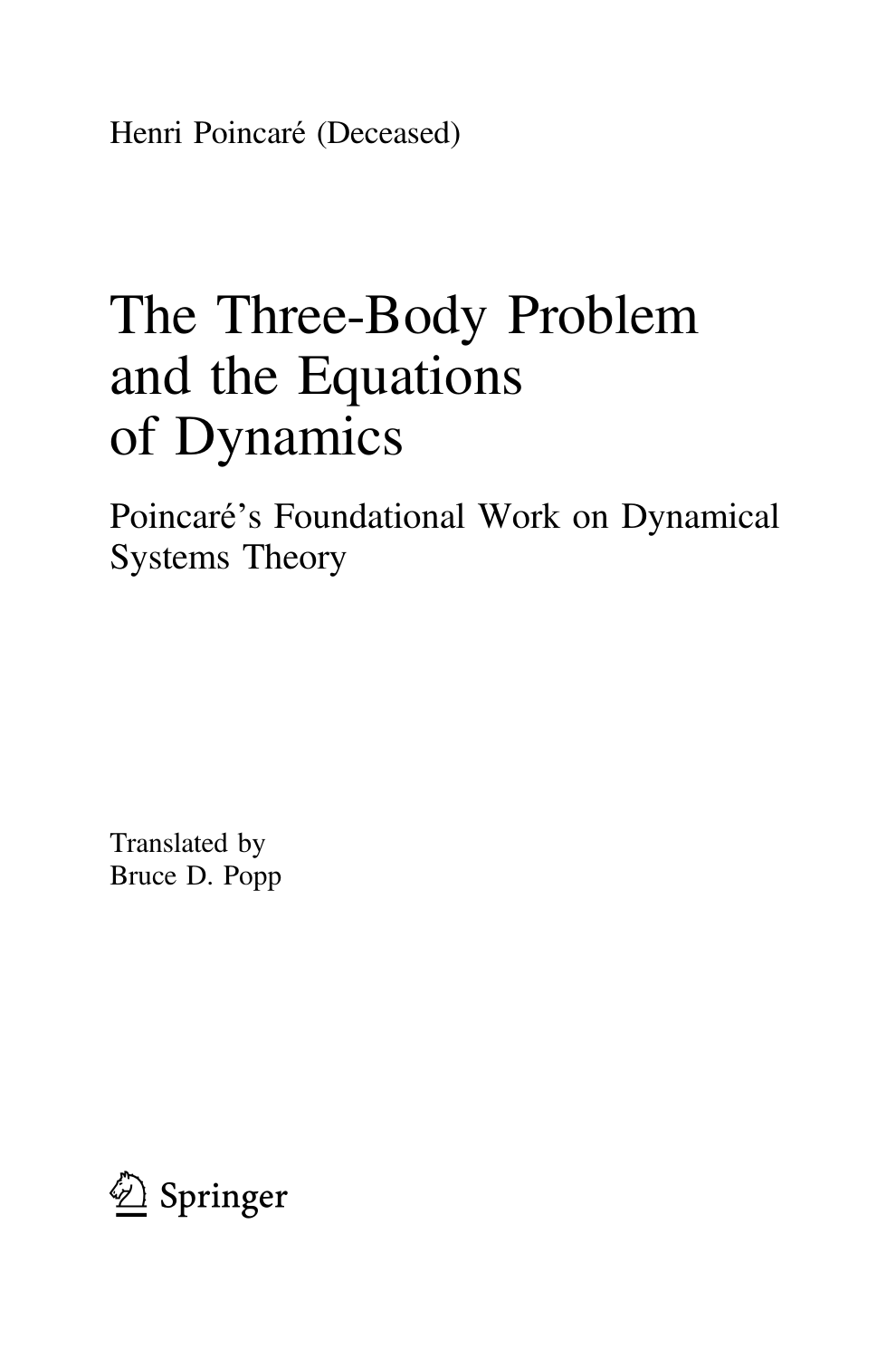Henri Poincaré (Deceased) Paris France

Translated by Bruce D. Popp

ISSN 0067-0057 ISSN 2214-7985 (electronic) Astrophysics and Space Science Library<br>ISBN 978-3-319-52898-4 ISBN ISBN 978-3-319-52899-1 (eBook) DOI 10.1007/978-3-319-52899-1

Library of Congress Control Number: 2017932019

Original Edition: Sur le problème des trois corps et les équations de la dynamique © Institut Mittag-Leffler—Sweden 1890

#### © Springer International Publishing AG 2017

This work is subject to copyright. All rights are reserved by the Publisher, whether the whole or part of the material is concerned, specifically the rights of translation, reprinting, reuse of illustrations, recitation, broadcasting, reproduction on microfilms or in any other physical way, and transmission or information storage and retrieval, electronic adaptation, computer software, or by similar or dissimilar methodology now known or hereafter developed.

The use of general descriptive names, registered names, trademarks, service marks, etc. in this publication does not imply, even in the absence of a specific statement, that such names are exempt from the relevant protective laws and regulations and therefore free for general use.

The publisher, the authors and the editors are safe to assume that the advice and information in this book are believed to be true and accurate at the date of publication. Neither the publisher nor the authors or the editors give a warranty, express or implied, with respect to the material contained herein or for any errors or omissions that may have been made. The publisher remains neutral with regard to jurisdictional claims in published maps and institutional affiliations.

Printed on acid-free paper

This Springer imprint is published by Springer Nature The registered company is Springer International Publishing AG The registered company address is: Gewerbestrasse 11, 6330 Cham, Switzerland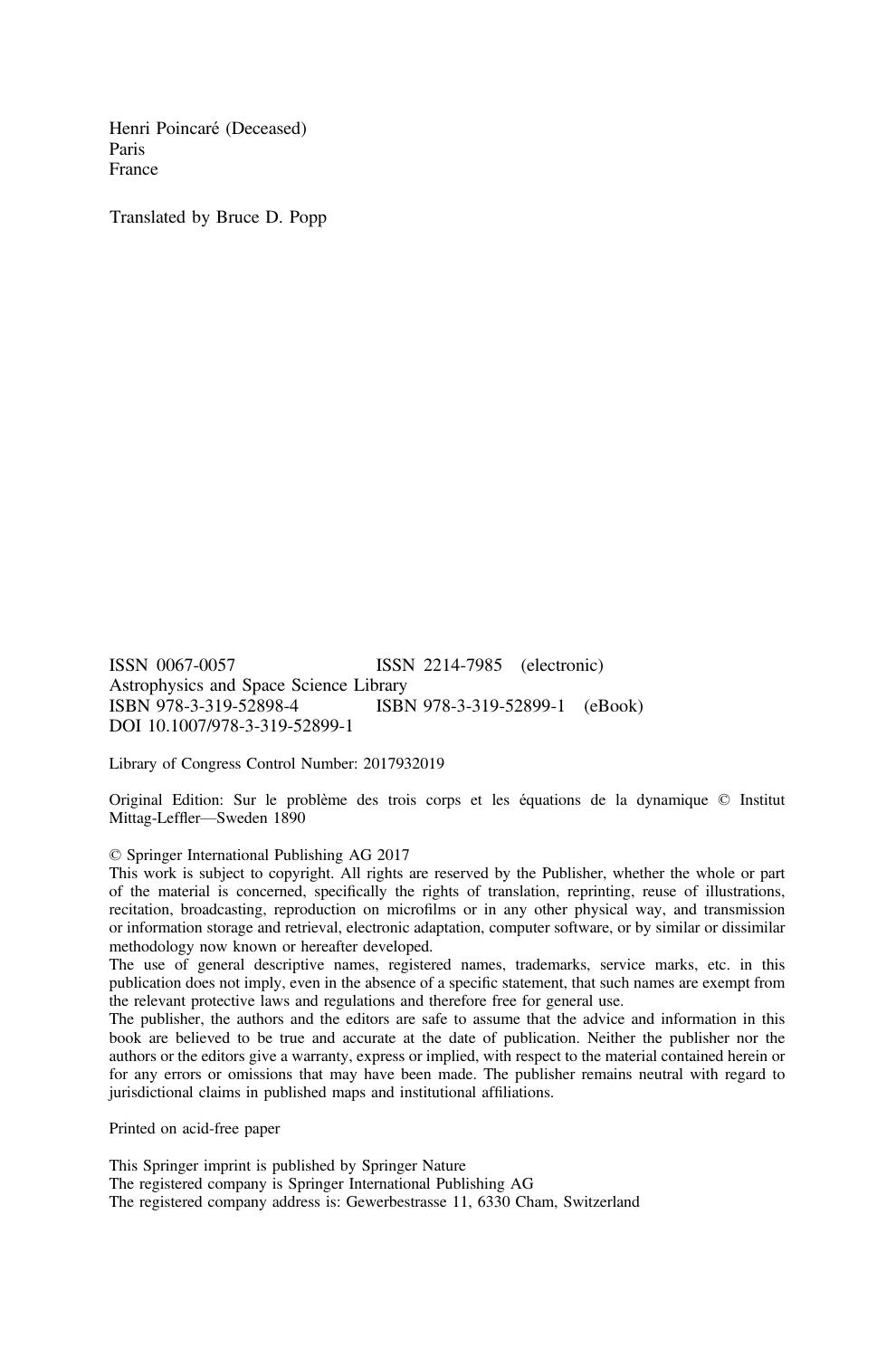# Translator's Preface

I first heard of this monograph—Sur le problème des trois corps et les équations de la dynamique by Henri Poincaré—around 1978 while I was an undergraduate at Cornell University or around 1982 while I was a graduate student in the astronomy department at Harvard University. I no longer remember the particular time or context, although there are a few conceivable possibilities.

What is clear, many years later, is that I was in an environment that recognized, respected, and understood (on some level) the importance of this monograph. And it did so despite two obstacles. The first was of course its age; it was published in 1890. The other obstacle, from the perspective of a US academic environment, was the language; it was written in formal French with a specialized vocabulary demanded by the subject matter. In 1982, I spoke French that was fully adequate for many purposes; yet it then seemed to me unlikely that I would be able to read and understand Poincaré's work, so I made no effort to try.

Together, this means that the monograph was a classic and inaccessible to a large readership even though its existence was well known.

On the way from 1985 (when I was awarded a Ph.D.) to 2014, my life and career experienced some strange twists and turns and sharp bumps and jolts. By then I had become an established, independent translator from French into English working mostly with complex technical subjects.

My command of French had improved and I had succeeded in adding to that base the complex skills of mental magic needed to translate. I had also developed the skills for researching and learning the particular terminology of specialized subject matter. In brief, I had acquired the language skills to make what had been inaccessible accessible.

One of the distressing realities of freelance work is the unpredictable switch between frenetic feeding frenzy and frustrating famine. In the spring of 2014, during one such famine, I started to look for stimulating intellectual activity to fill the time until the next feeding frenzy hit. I immediately focused my search on potential projects that could make a connection back to what I had once been: an astronomer and mathematical physicist.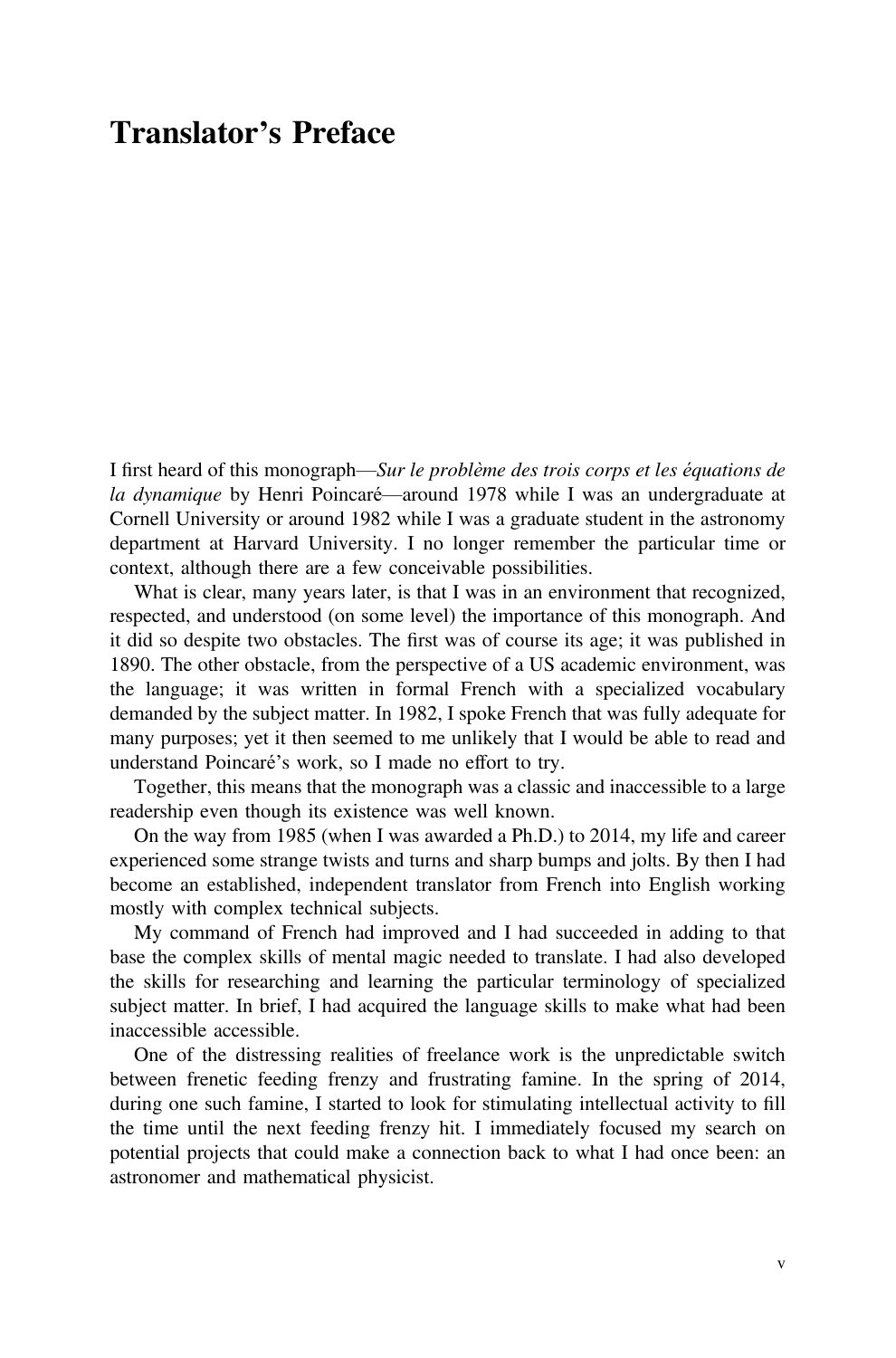vi Translator's Preface

In fairly short order I had a few ideas for projects involving dynamics or stability of rotating astrophysical fluids. I talked to some people. I tried to assess the effort and resources that might be needed. While this route seemed plausible, it did not grab hold of my interest and hang on.

At the same time, my interest in Henri Poincaré's work resurfaced; I was very interested in carefully understanding what Poincaré had written. What better way to do that than to translate his monograph? I quickly found that it was easy to find scanned images of his works online. (As an interested reader, it is worth your while to visit the web site hosted by the Université de Lorraine for the Henri Poincaré Papers and the bibliography in particular.) In addition to this monograph, I also looked at Les méthodes nouvelles de la mécanique céleste and his three books popularizing science (La Science et l'hypothèse, La Valeur de la science and Science et méthode). These last four books all had existing translations of unknown quality. (Not all translators are equal, far from it.) It was also clear that setting the equations in Sur le problème and Les méthodes nouvelles would require a significant effort. On the other hand, I recognized that I would likely find that effort satisfying.

Even more than that, I found Poincaré to be a compelling author.

I prepared a sample translation of a chapter from La Science et l'hypothèse and after discussions with Maria Ascher and Michael Fischer then at Harvard University Press, I decided to dive in and start translating Sur le problème motivated by my interest in the author and subject.

As paying translation work flowed in, I translated patents and documents for clinical trials and as that work ebbed, I went back to translating mathematical physics. In that way, I got two things that really interested me: stimulating intellectual activity, and close, detailed study of a monograph and author that had long interested me.

What you have before your eyes is the product of a labor of love.

#### The Monograph

This monograph is the foundational work in the theory of dynamical systems.

Before this work, it was generally thought that the motion of the planets in the solar system proceeded in orderly fashion, like a clockwork orrery, from a known past to a predictable future since their motion was governed by deterministic laws: Newton's laws of gravitation and motion. Work on the computational machinery for predicting planetary positions into the future had progressed through the nineteenth century with notable contributions from Joseph-Louis Lagrange, Pierre-Simon Laplace and Urbain Le Verrier. The discovery of Neptune by Johann Galle within 1° of the position predicted by Le Verrier was a major triumph.

The computational machinery for predicting future positions of planets under these deterministic laws involves the use of time series expansions. The practical value of these time series, at least over some time domains, was well established.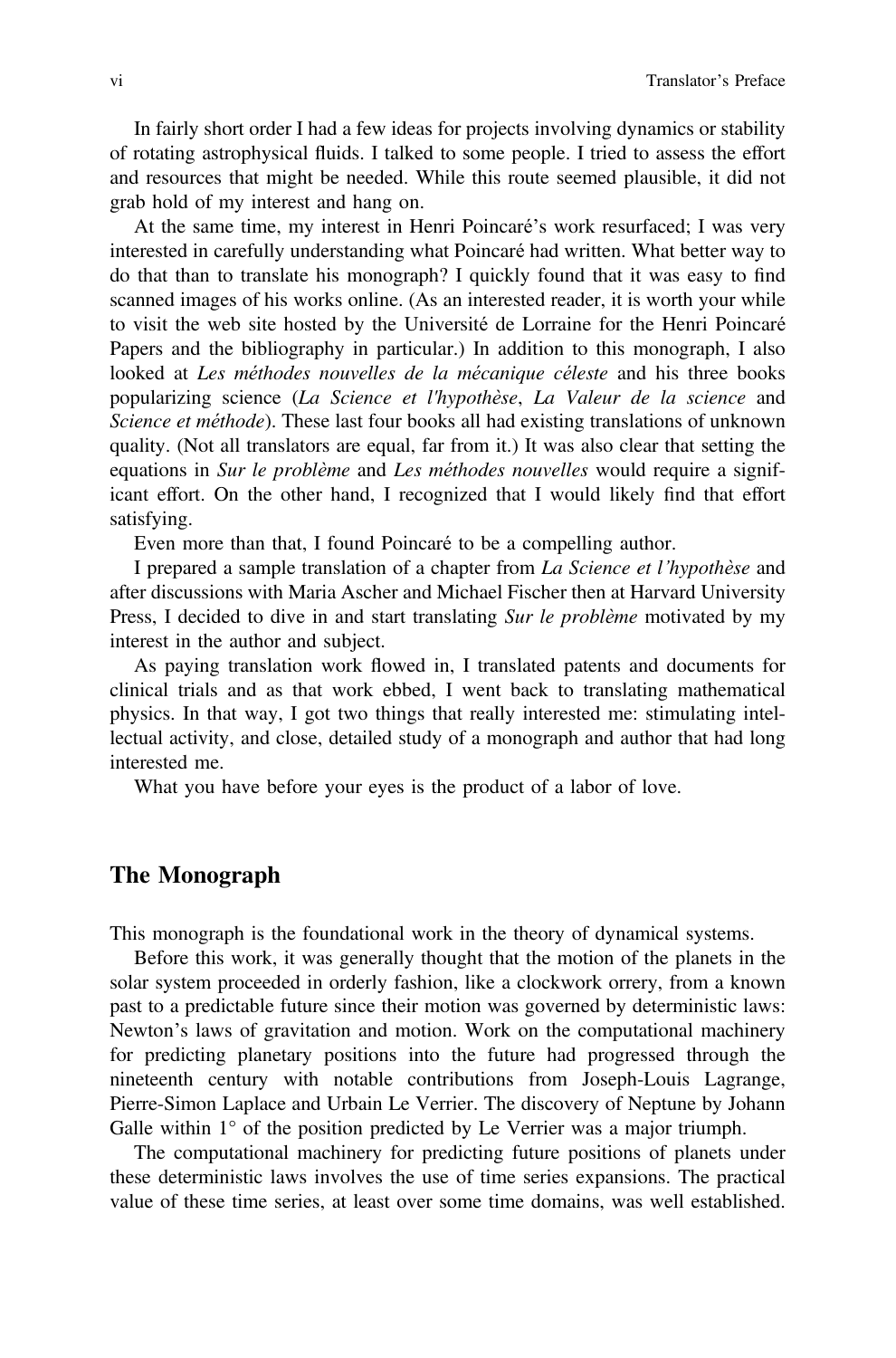The mathematical convergence of the series predicting planetary positions for all time was unproven. Phrased another way, it was unknown whether the orbits of the planets in the solar system were stable for all time.

Providing this proof was the subject of a prize competition celebrating the 60th birthday of King Oscar II of Sweden in 1889. This monograph is the published result of Poincaré's entry in that prize competition. Readers wishing more information about the prize competition and the history surrounding this monograph would do well to consult the book by June Barrow-Green (Barrow-Green 1997).

To approach the prize problem, Poincaré did not start with the solutions for the planetary positions. Instead he approached from the other direction by studying the equations of dynamics in general, Hamiltonian form. In that way, he developed the tools and theorems for studying the equations of dynamics in order to understand the behavior of their solutions. The immediate result was many tools and theorems that are now central to dynamical systems theory: phase space, trajectories, recurrence, Poincaré maps and more. (See, at the end of this Preface, the Notable Concepts section).

Hilborn writes (Hilborn 2000) on page 62, "Even a cursory reading of the history of chaos, the definitive version of which is not yet to be written, shows that Poincaré knew about, at least in rough way, most of the crucial ideas of nonlinear dynamics and chaos." And on the same page, he continues, "It is safe to say, however, that if Poincaré had a Macintosh or IBM personal computer, then the field of nonlinear dynamics would be much further along in its development than it is today." This is a very interesting anachronism.

With this theory of dynamical systems, Poincaré proved that the convergence of the solutions of the equations of dynamics cannot be established in general for all time. The series expansions may converge and be useful in some cases and for some time domains, and diverge over longer time. We do not know, and we cannot know, whether the solar system is stable.

Anyone interested in the history of chaos or in understanding how well and completely Poincaré understood the crucial ideas of dynamical systems theory will find it rewarding to explore this monograph. Beyond my personal interest, I prepared this translation so you could explore this monograph for yourself. In (Lorenz 1993), Lorenz asks on p. 118, "Did [Poincaré] recognize the phenomenon of full chaos, where most solutions—not just special ones—are sensitively dependent and lack periodicity?" Reading Chap. 4, *Encounters with Chaos*, of (Lorenz 1993) I wonder how much (well, actually, how little) Lorenz knew of the content of Poincaré's work in this monograph and in Les méthodes nouvelles de la mécanique céleste. Only Les méthodes nouvelles and the last of the three popularizations are cited in his Bibliography. With this translation, you can read through this work by Poincaré for yourself to form your own informed answer.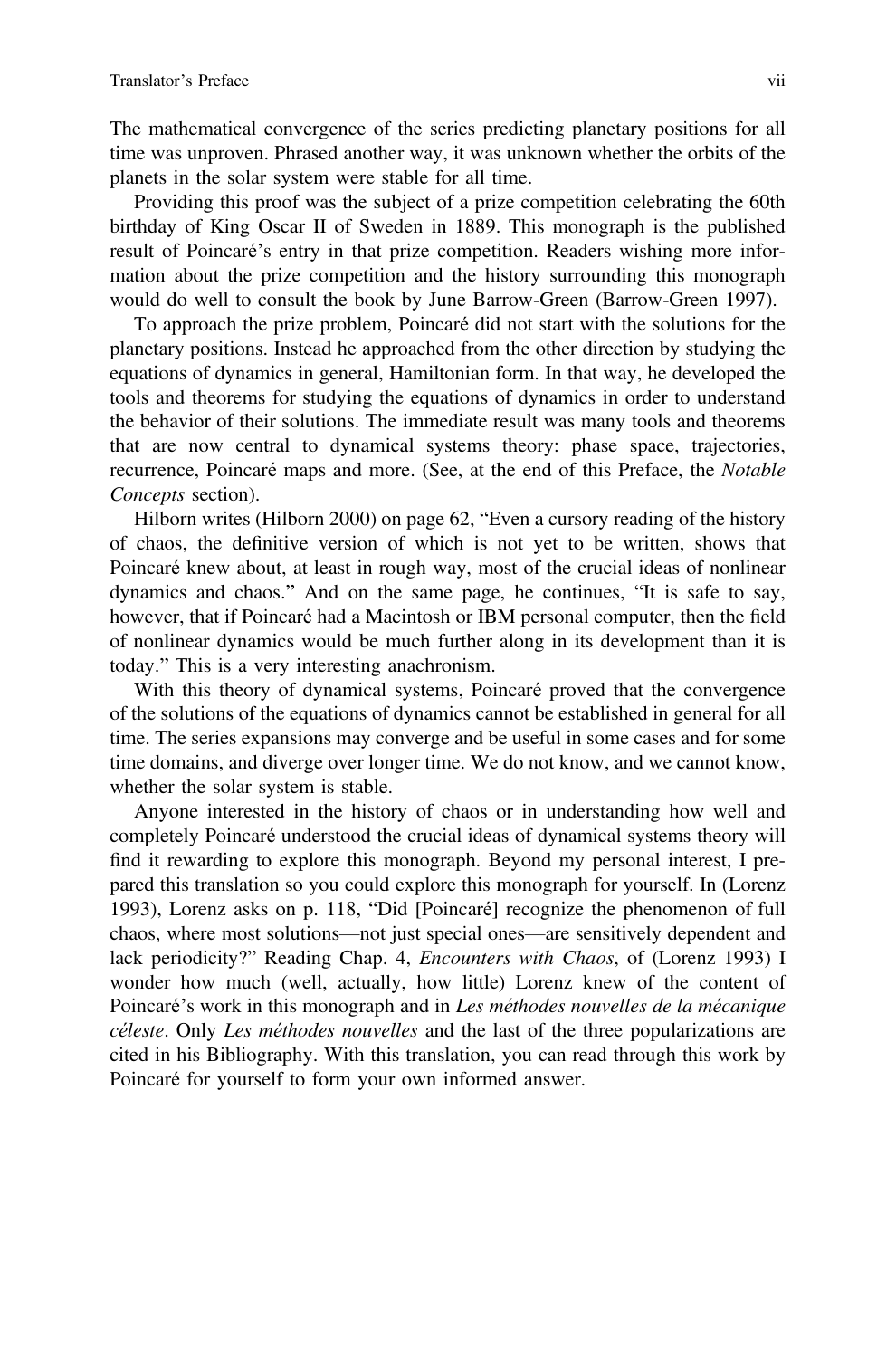#### Errors and Typos

In the Preface, H. Poincaré writes, "By drawing my attention to a delicate point, he enabled me to discover and rectify a significant error." Not only was the error significant, the timing was bad. As the sentence suggests, the error was found and corrected without knowledge of it becoming public and the correction and reprinting resulted in a substantially different monograph becoming available to the public (Barrow-Green 1997).

Despite this challenging publication history, the published version of the monograph that reached the public has a limited amount of lint, distracting errors of a typographic nature not affecting the fabric of the work. I have found 26. For example, on pages 32–33 the equation numbers advance from 3 to 5 and equation 4 does not appear anywhere else in this section. There is nothing to be done about an error like this during translation and so the error is repeated. On the other hand, on page 34 in equation 6, the first subscript  $x_n$  is incorrect and is easily corrected to  $x_1$ . In circumstances like this I have corrected the errors unobtrusively.

I firmly hope that I have not contributed to the lint (or worse) and I have been diligent in my efforts to avoid (or failing that to find and correct) errors large and small of my own creation.

#### The Translation

In preparing this translation, I have tried to keep before me several objectives.

The first is accessibility. At one level, this objective is true of any translation. The purpose of translation is to take a document which was written (and therefore accessible) in one language and fit for a particular purpose and render it in another language (and therefore accessible in that language too) where it is fit for the same purpose or some analog of that purpose. In this instance, I understand that purpose to be a scholarly presentation of Poincaré's ideas and approach to studying and understanding dynamical systems and particularly the general three-body problem. Implicit here are the ideas of time and audience: 125 years later the expected audience for this translation is English-speaking people knowledgeable in dynamical systems wishing to understand how a foundational classic of the field established and set its direction.

Looking deeper, there is also the issue of voice. In the translation, in contrast to this preface, I have tried to avoid speaking for myself, meaning retelling in my words what Poincaré wrote, and to follow closely what and how Poincaré wrote, meaning to let his voice come through, while respecting standards of grammar, syntax, and phrasing expected in contemporary professional US English.

Essential to both of these is the matter of accuracy. In preparing this translation, I have worked through and sought to understand what Poincaré was writing about so that I would be able to accurately present it in my translation. I have then checked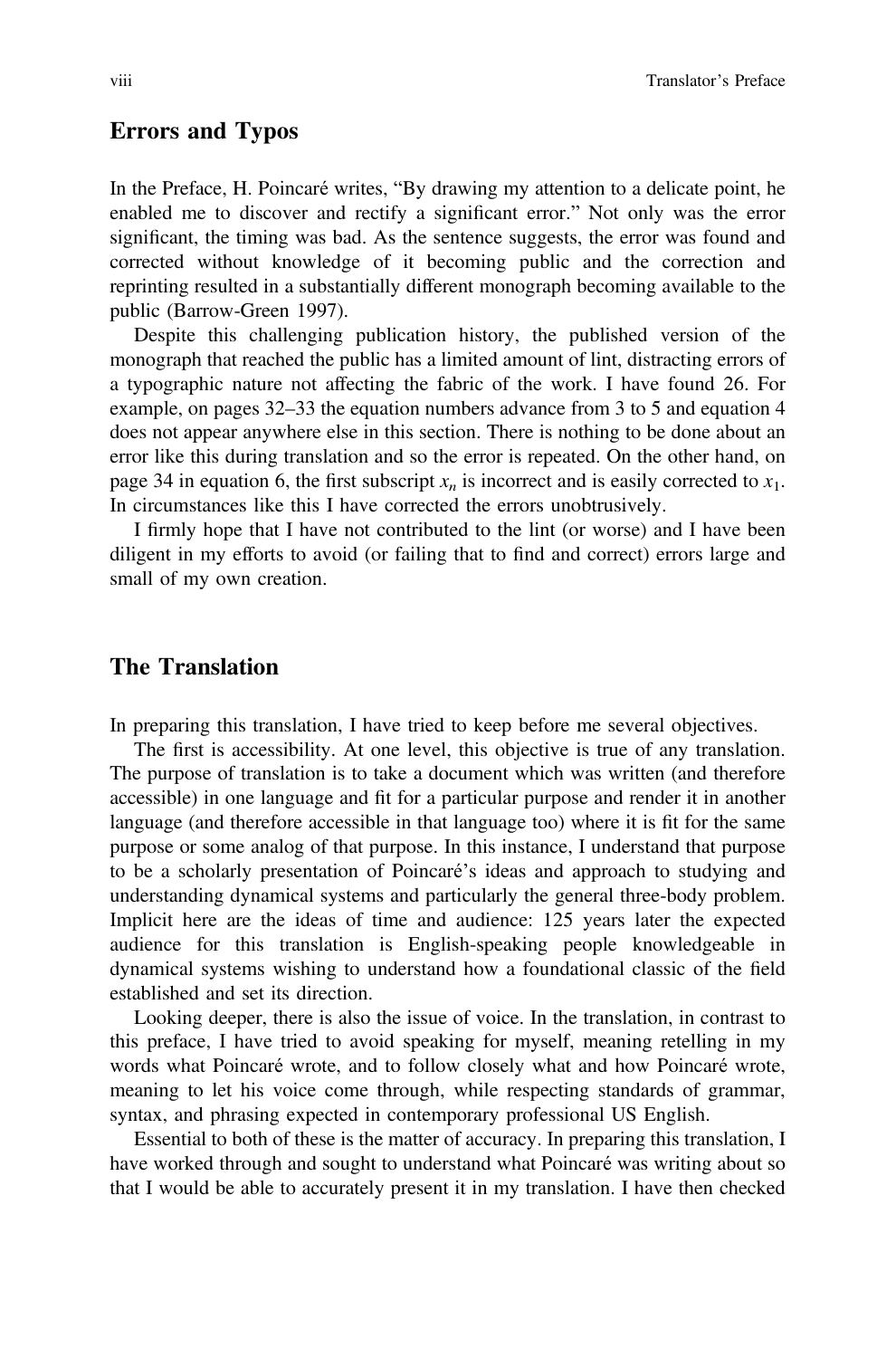and rechecked this translation to eliminate any misunderstanding, inconsistency, or infelicity that might have gotten through anyway. I am human so I can be certain that I have not been fully successful despite my best effort.

Fundamental to my effort and motivation is my opinion that this is a classic of our literature in the field that deserves to be understood and that Poincaré merits the recognition and credit that follows from that understanding.

### References and Index

Poincaré provided in line references. In some cases the reference amounted to little more than a name and a subject area. The least detailed citation was, "it is useful to cite the work of Mr. Puiseux on the roots of algebraic equations." He did not provide an index.

A list of references Poincaré cited (including the above example) and an index have been prepared to accompany this translation. They can be found after the translation.

#### Notation

As a consequence of the objective of helping Poincaré's voice to come through clearly, in the sentences and words and in the equations and symbols, there are several considerations concerning his choice of notation and symbols which should be indicated in order to help the reader appreciate the content.

#### Vectors

Here Poincaré does not use vector notation. He consequently writes things like " $x_1$ ,  $x_2$  and  $x_3$ " and "the x" where we would expect to see  $\bar{x}$ . Reading his work with this in mind, you will easily recognize places where equations could be written more compactly with vectors and connected notational machinery such as dot products. After some experience reading his equations and following his reasoning, I became comfortable with the use of subscripts and summations and could see that it presented some advantages.

#### Superscripts as Indices

Related, and perhaps a consequence of using subscripts to indicate components of a vector, is the use of superscripts to indicate the order of the term in a series expansion. Therefore,  $x_1^2$  is the second term in a series expansion of the first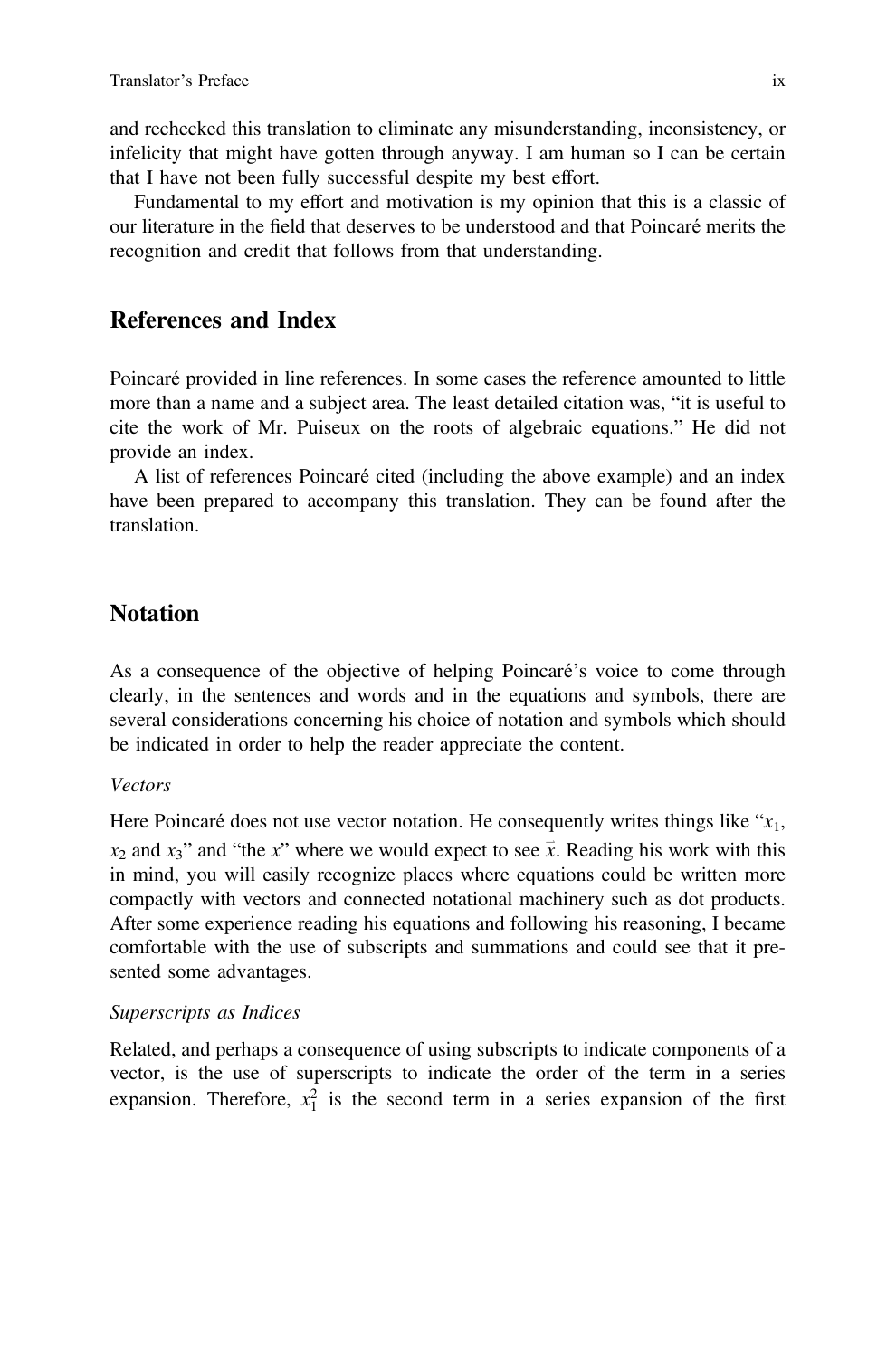component of the coordinate  $x$ . There is certainly a possibility for confusion with the square of the first component. In a footnote on page 96 Poincaré warns that these "are indices and not exponents." Now I have warned you too.

#### Full and Partial Derivatives

In the text Poincaré refers to partial derivatives and partial differential equations 11 times. In his equations he makes no distinction between full and partial derivatives and uses d consistently for both.

As an example consider equation 1 on page 5 which Poincaré writes:

$$
\frac{dx_i}{dt} = \frac{dF}{dy_i}, \quad \frac{dy_i}{dt} = -\frac{dF}{dx_i}.
$$
\n(1)

In this case only the derivatives with respect to time are full derivatives; in contrast the derivatives on the right-hand sides are partial derivatives. Using  $\partial$  to indicate partial derivatives, these equations can be rewritten

$$
\frac{dx_i}{dt} = \frac{\partial F}{\partial y_i}, \quad \frac{dy_i}{dt} = -\frac{\partial F}{\partial x_i}.
$$

As a plausible rule of thumb, you can assume the derivatives with respect to time are full derivatives and derivatives with respect to other variables are partial derivatives. Poincaré does make frequent use of transformations and substitutions of variables and this can cause some uncertainty as to how a new variable is related to a variable from the equations in canonical form. In case of doubt about whether a specific derivative should be a full or partial derivative, the interested reader will need to work through the substitutions and changes made to the equations in canonical form as given above.

#### Hamiltonian

Poincaré does not mention the name Hamilton. Poincaré refers to the canonical form of the equations of dynamics or simply the canonical equations. What Poincaré calls the canonical equations are given by equation 1 from page 5 (among other places), repeated above.

With a simple comparison, the reader can verify that these are in fact Hamilton's equations. This involves identifying F with the Hamiltonian H, the  $x_i$  (linear variables in Poincaré's terminology) with the generalized coordinates  $q_i$  and the  $y_i$ (angular variables in Poincaré's terminology) with the generalized momenta  $p_i$ . This allows writing the canonical equations in a more familiar form:

$$
\frac{dq_i}{dt} = \frac{\partial H}{\partial p_i}, \quad \frac{dp_i}{dt} = -\frac{\partial H}{\partial q_i}.
$$

The Hamiltonian is the total energy and Poincaré notes on page 4 that it is conserved.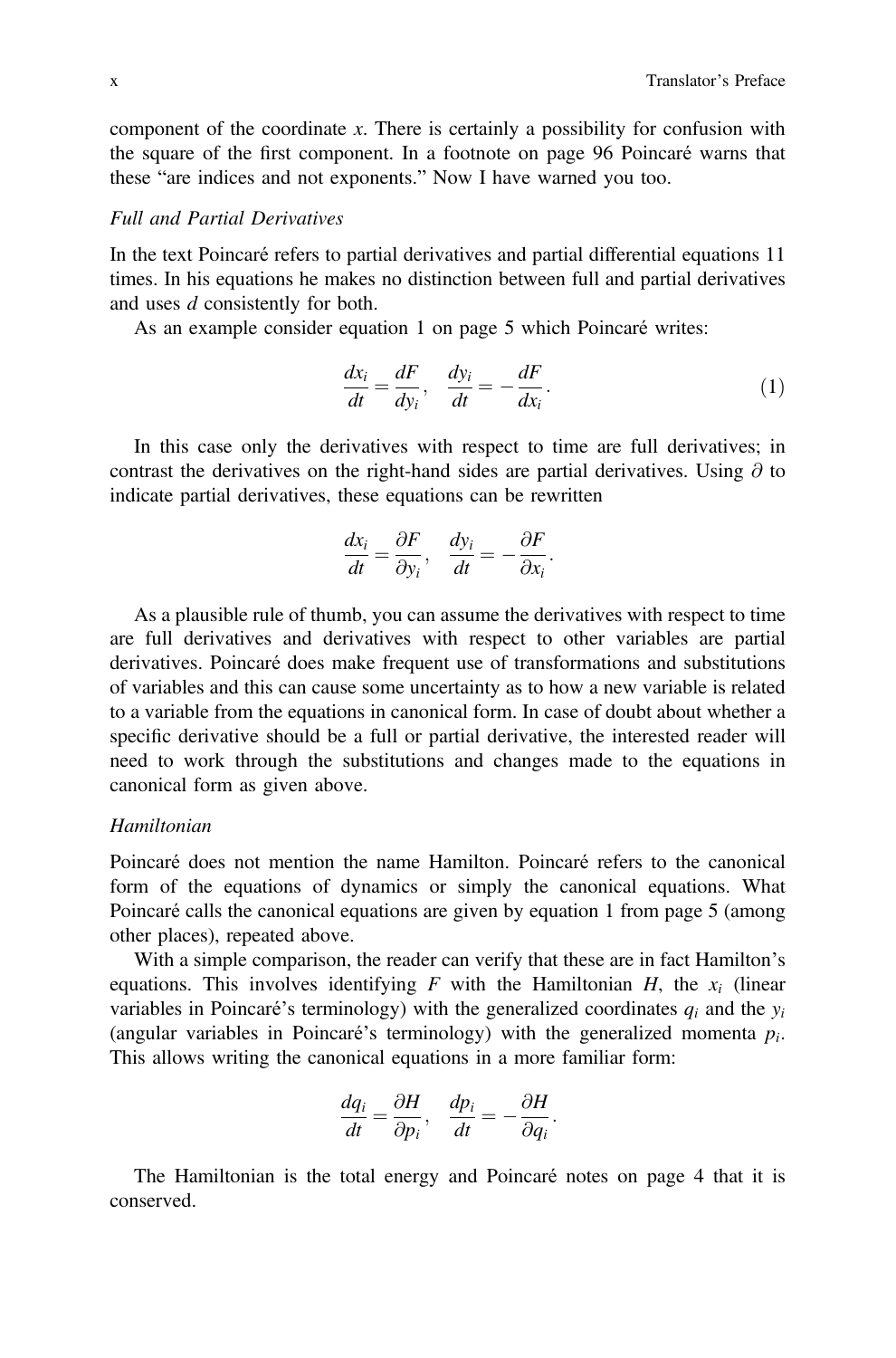An important source of generality in Poincaré's results is his reliance on a generic Hamiltonian. In fact the most important constraint that Poincaré places on the Hamiltonian (see for example page 90) is that it can be expanded in a power series of a small parameter  $\mu$ . In the case of the three-body problem, the small parameter is identified with the reduced mass of the third body. If the third body is massless, then  $\mu = 0$ . He is sparing in his reference to a specific form of the Hamiltonian; his discussion of the work of G.W. Hill starting on page 63 is a rare example of explicitly stating the form of the Hamiltonian.

# Section 4 of Chapter 2, Theorem III

In his proof of Theorem III on pages 74–76, Poincaré references four scenarios and provides two figures, Figs. 1 and 2. A reader who follows the proof will recognize that Scenario 2 corresponds to Fig. 1 and Scenario 3 corresponds to Fig. 2. For the reader's convenience, the following two sketches show Scenario 1 and the two variants of Scenario 4.



#### Notable Concepts

This section is provided as an aid to readers who, after consulting the table of contents, want a further indication where certain concepts are applied or discussed by Poincaré. It is therefore my effort to help readers find what they might be looking for or to make them aware of interesting things they might not have expected to find.

While this may seem similar to an index, it should be noted that unlike an index there is no effort to be comprehensive either in selecting concepts or in identifying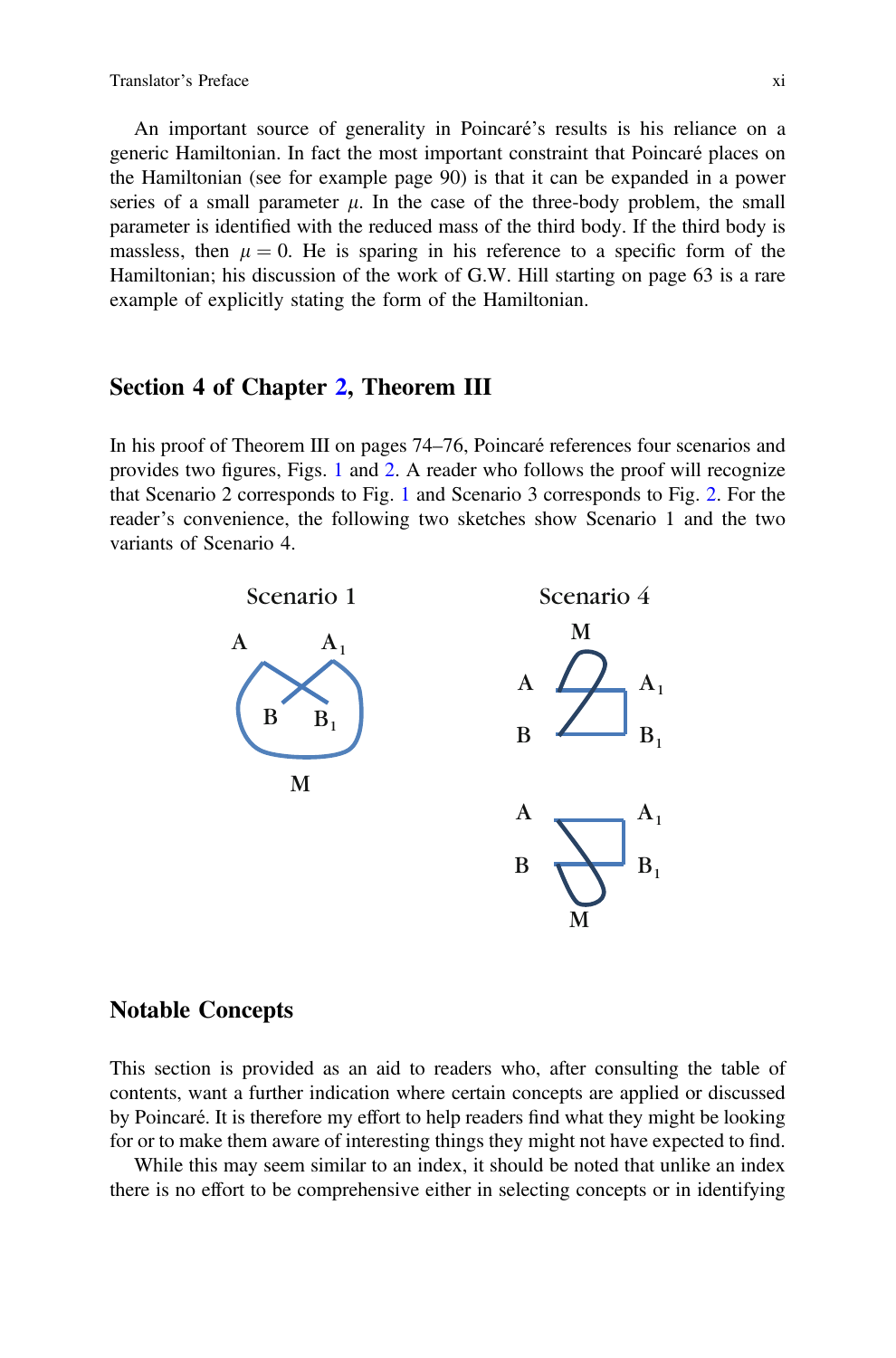xii Translator's Preface

all the places were the selected concepts occur. The discussion here, when there is any, is deliberately kept brief since the reader has access directly to Poincaré's own words for expansion and discussion.

This selection inherently reflects my background and therefore my ability to recognize certain concepts; other readers of Poincaré's work will make discoveries matching their interests.

Asymptotic solutions

p. 124: Definition

Asymptotic stability; Stability in the meaning of Poisson

p. 58: Definition

Asymptotic surfaces

p. 125, 161: Definition

Characteristic exponents

Section 2 of Chap. 3

p. 84: Definition

p. 86–87: For dynamical systems, they are equal pairwise and of opposite sign.

p. 80–87: For dynamical systems, they are<br>p. 108: Proof they can be expanded in  $\sqrt{\mu}$ 

Collisionless

p. 11–12: Collisions result in singular points in Newton's law of gravitation preventing convergence of series expansions. The problems considered must therefore be collisionless.

Commensurable mean motions

p. 90–91: The existence of periodic solutions of the three-body problem requires that the mean motions of the three bodies be commensurable. See also *Small Divisors*.

Contactless surface

p. 56: Definition p. 73: Lemma II

Delaunay variables (as used by Tisserand)

p. 151: Introduced. Relationships to semi-major axis, eccentricity and mean motion are given. With these variables, the equations for the orbital elements can be written as canonical equations of dynamics.

Density of trajectories

p. 58: Theorem I p. 60: Corollary p. 212: In a region of libration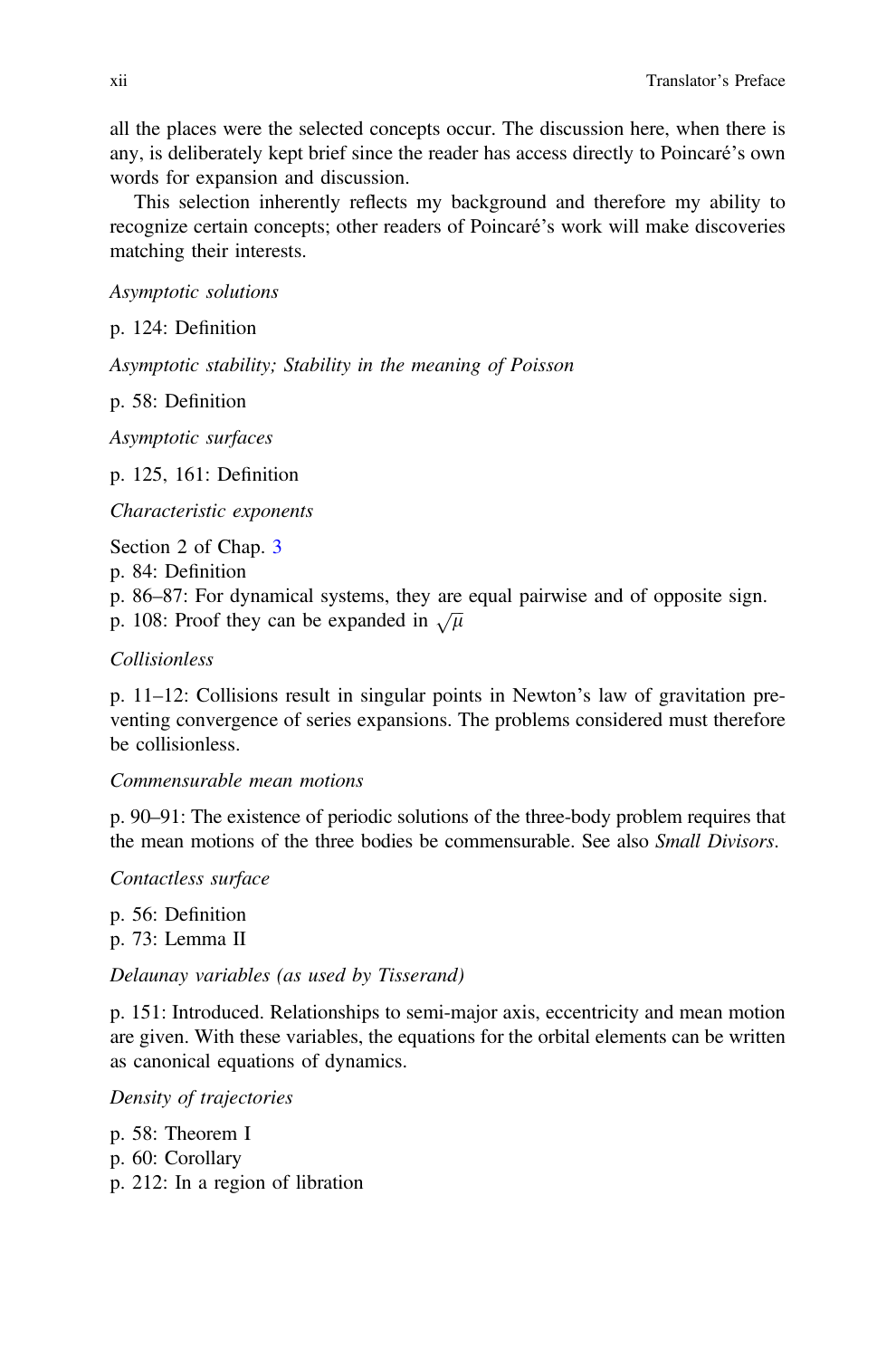Doubly asymptotic (now known as homoclinic) trajectories

## p. 200: Definition

## Duffing's equation

p. 103 (equation 18) and 157 (unnumbered): As written, this form of the equation is undamped and weakly forced. Poincaré provides a change of variables that allows the equation to be rewritten in the canonical form of the equations of dynamics.

Existence of periodic solutions for small u

p. 91–94: Proof

G.W. Hill

p. 63–64: Discussed in terms of integral invariants, bounded solutions.

p. 65–68: Results extended by Poincaré and Bohlin.

p. 68–69: Hill's bounded solutions for the restricted three-body problem do not extend to the general three-body problem.

## Hamiltonian, explicit forms

p. 41: Provides definition in terms of kinetic and potential energy

p. 51: For inverse square law

p. 63: G. W. Hill

p. 103 and 157: For Duffing's equation

p. 151: In terms of Delaunay variables

p. 196: Weakly coupled pendulum and spring, used as a counterexample. (For further discussion see (Holmes 1990) section 5 where this is equation 5.1 with  $\varphi(y)$ (Poincaré) identified with sin  $q_1$  (Holmes). Poincaré assumes  $\varphi(y) = \sin y$  on page 198.)

Homoclinic trajectories

See Doubly asymptotic trajectories.

Hyperboloid

p. 163: An asymptotic surface with two sheets

Infinitesimal contact transformation; Perturbation of Hamilton's equations

p. 37–38: A first-order Taylor series expansion of Hamilton's equations near a known solution is used to study a second infinitesimally close solution. This leads to relationships between the two solutions.

Integral Invariants

Section 2 of Chap. 2 p. 43: Definition. p. 44–45: Proof of Poincaré's theorem.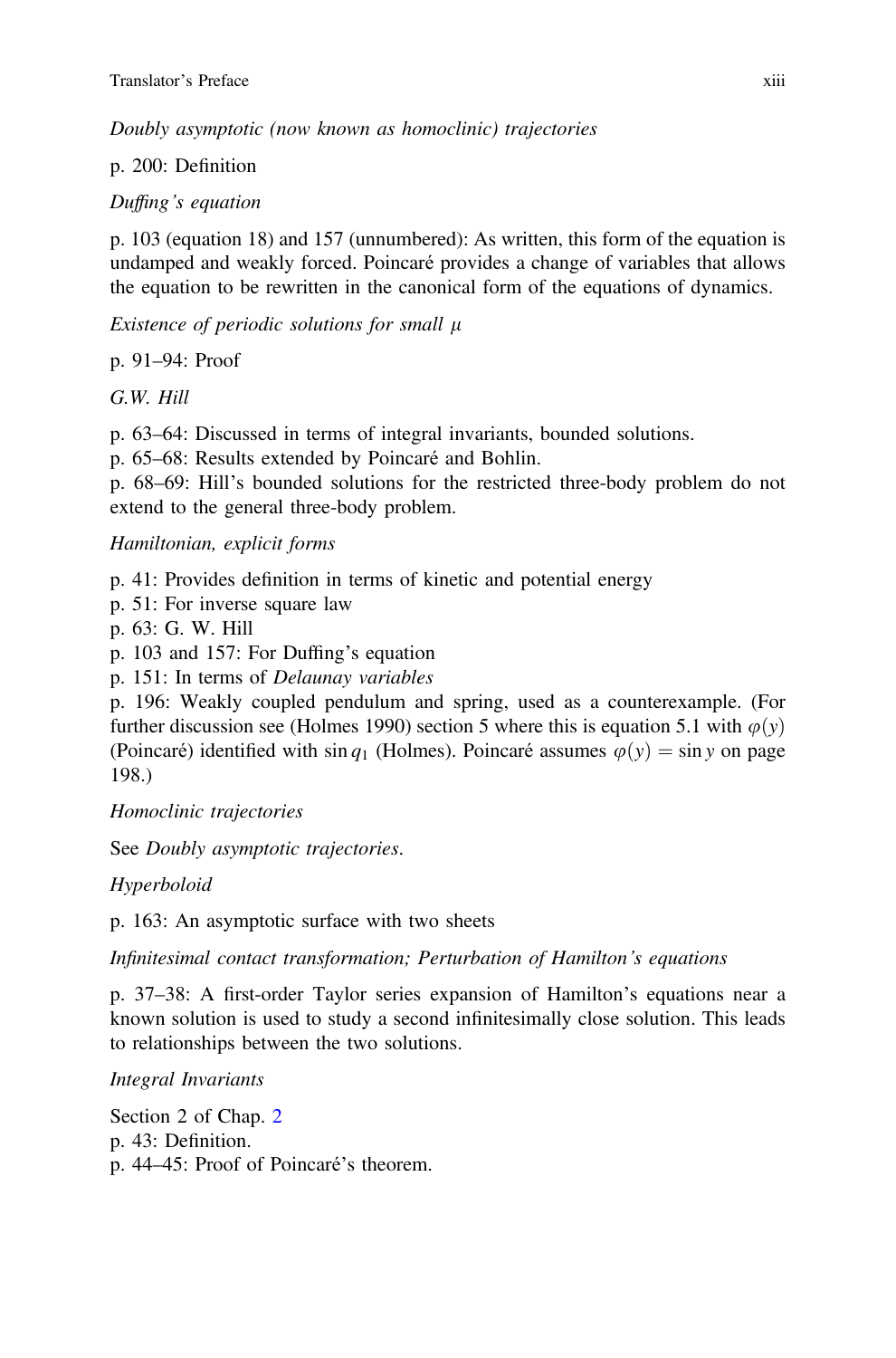Invariant Curve

p. 69–70: Definition

Libration

p. 206: Orbital libration near Lagrange points.

p. 209–212: In a region of libration, there are infinitely many closed trajectories corresponding to periodic solutions.

Linear and angular variables

p. 6: Definition. These take the place of coordinates and conjugate momentums.

Lunar problem

p. 150: Stated

Lindstedt

Last paragraph of Poincaré's Preface, p. 69 and Sect. 2 of Chap. 6

Liouville's Theorem

p. 45–46: Discussion; Volume in phase space of an incompressible fluid is an integral invariant.

p. 47–49: Proof

Newton's Law of Gravitation

p. 11

Orbital Elements

See Delaunay variables. p. 90: Defines mean motion  $(n_i)$ , longitude of pericenter  $(\varpi_i)$ 

Periodic Forcing

p. 86: The assumptions allow either a time independent Hamiltonian or periodic forcing with period  $2\pi$ .

Periodic Solutions of the First Kind

p. 89: Proof of the existence of solutions of the equations of dynamics for  $\mu = 0$ which continue to exist as periodic solutions for small values of  $\mu$ .

Periodic Solutions of the Second Kind

Section 1 of Chap. 6: These solutions do not exist for  $\mu = 0$ , but do exist for  $\mu > 0$ . p. 212: Periodic solutions of the second kind disappear as  $\mu$  decrease continuously to 0.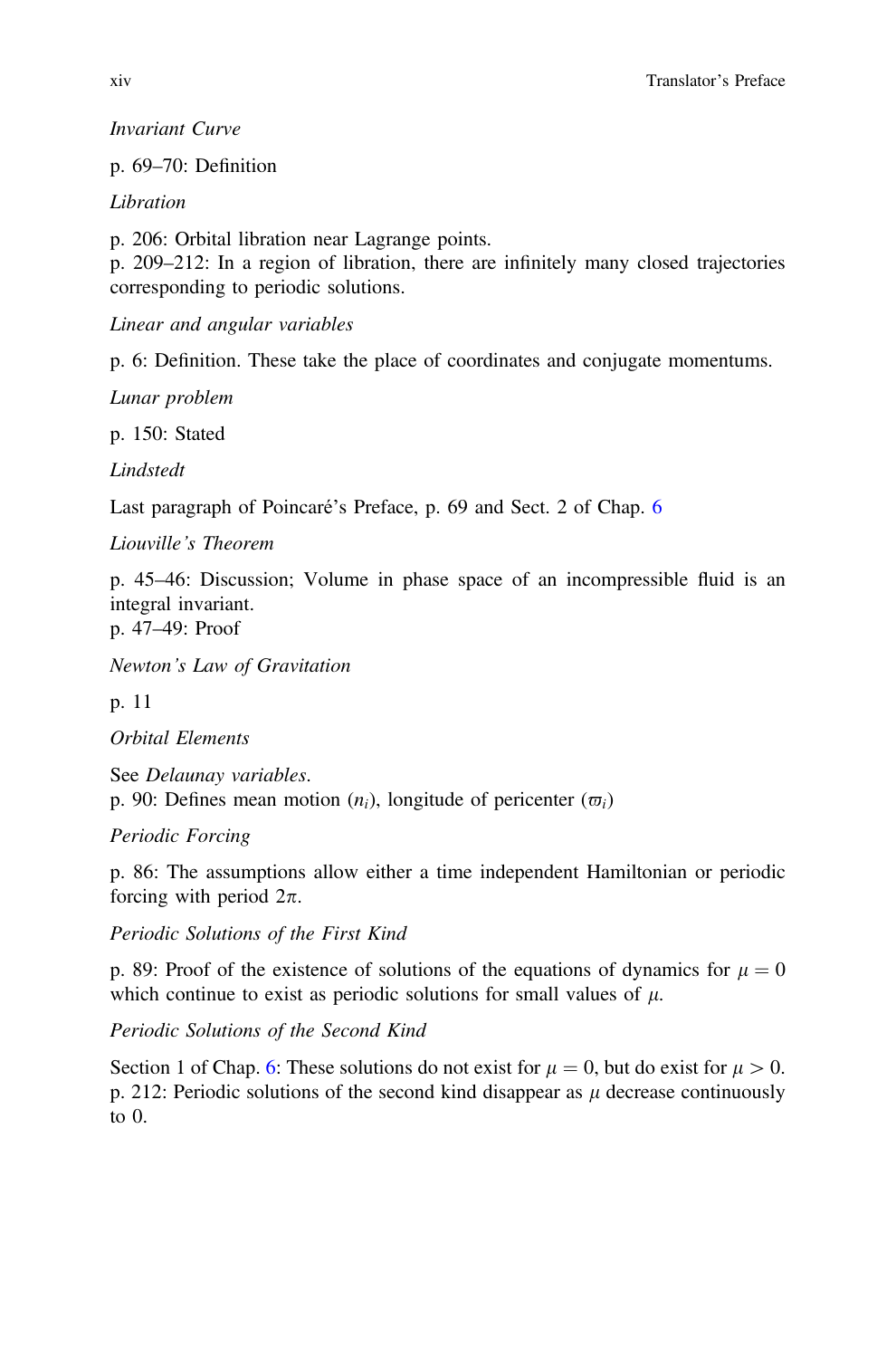Poincaré map

p. 56: Discusses a point  $P_0$  where a trajectory intersects a portion of surface S and the recurrences  $(P_1, P_2, \ldots, P_n)$  of that point.

Poincaré's theorem

p. 45–46: Proof

Poisson Bracket

p. 40: Defined (but not explicitly named).

p. 51: Used in proof that a quantity is an integral invariant.

Poisson Stability

p. 58: Definition

Poisson's Theorem

p. 40: The Poisson bracket of two, constant integrals of the canonical equations is a constant.

Recurrence

p. 56: Definition

Recurrence and Integral Invariants

p. 57: Extends integral invariants to areas related by recurrence.

Recurrence Theorem

p. 58: Theorem I

Small divisors

p. 239: Avoided by commensurability relation between mean motions. See also Commensurable Mean Motions

State Space (now commonly called phase space)

p. 5: No explicit definition or discussion, but used throughout. See p. 6, "The state of the system could then be represented by a point." For higher dimensions, visualization is a problem (p. 6) and one is dependent on "analytical language" (p. 69).

Temporary (linear) Stability

p. 88: Definition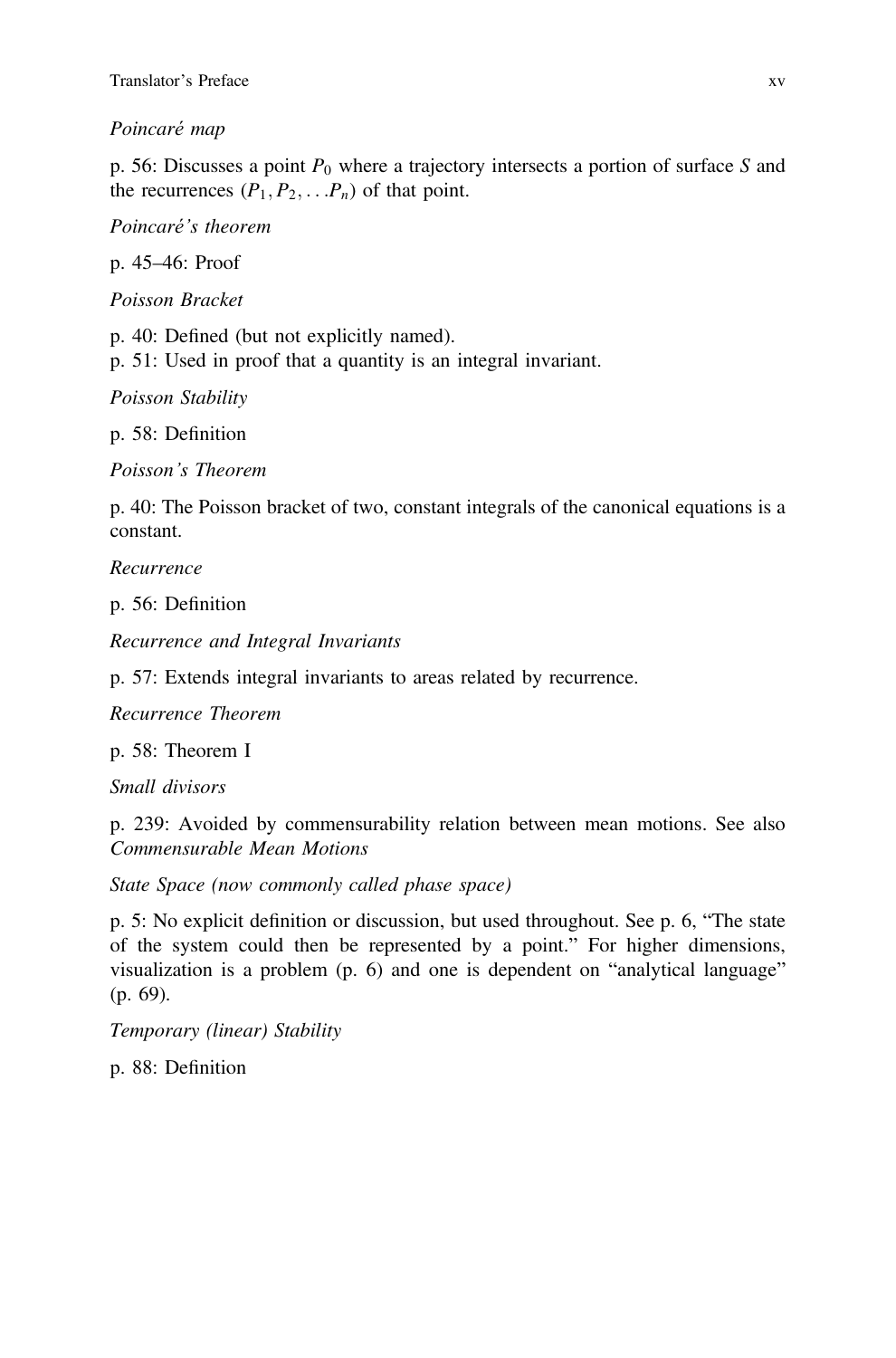Testing convergence of series (Cauchy, Weierstass, Kowalevski, Poincaré)

Section 2 of Chap. 1: Testing convergence by term-by-term comparison of series in question to a converging, reference series.

Section 3 of Chap. 1: Extension by Kowalevski (variously spelled, including Kovalevskaya) and Poincaré.

Tisserand relation

p. 152, unnumbered equation: The quantity  $F_0 = 1/2a + G$  is the zeroth order term in the expansion in  $\mu$  of the Hamiltonian for the planar (zero inclination) three-body problem. The Tisserand relation states that  $F_0$  is unchanged after a close encounter of a comet with Jupiter. The full Hamiltonian is an integral invariant and for very small  $\mu$  (for example a comet or spacecraft coming close to Jupiter)  $F_0$  is very nearly an integral invariant.

Total Energy is an integral invariant

p. 43–44: Proof

Total energy along an arc in phase space is an integral invariant

p. 51–52: Proof

**Trajectory** 

p. 5: Definition

Trajectory surface

p. 56–57: Definition

#### Acknowledgements

Several people provided particular encouragement or useful discussions. I would like to acknowledge the support and advice I received from friends and family— Lora Lunt, Cathy Thygesen, Greg Farino, Fred Marton, Miriam Popp, Andrew Popp, Cristina Aldrich and Mireille Popp—my translation colleagues—Maria Ascher, Marian Comenetz, Ken Kronenberg and Judy Lyons—and academic mentors—Peter Gierasch, Owen Gingerich, and Bob Rosner. Thank you.

Le Laboratoire d'Histoire des Sciences et de Philosophie - Archives Henri-Poincaré. CNRS/Université de Lorraine. http://henripoincarepapers.univ-lorraine.fr allowed the use of the images of the original figures from their scanned copy.

Norwood, MA, USA Bruce D. Popp December 2016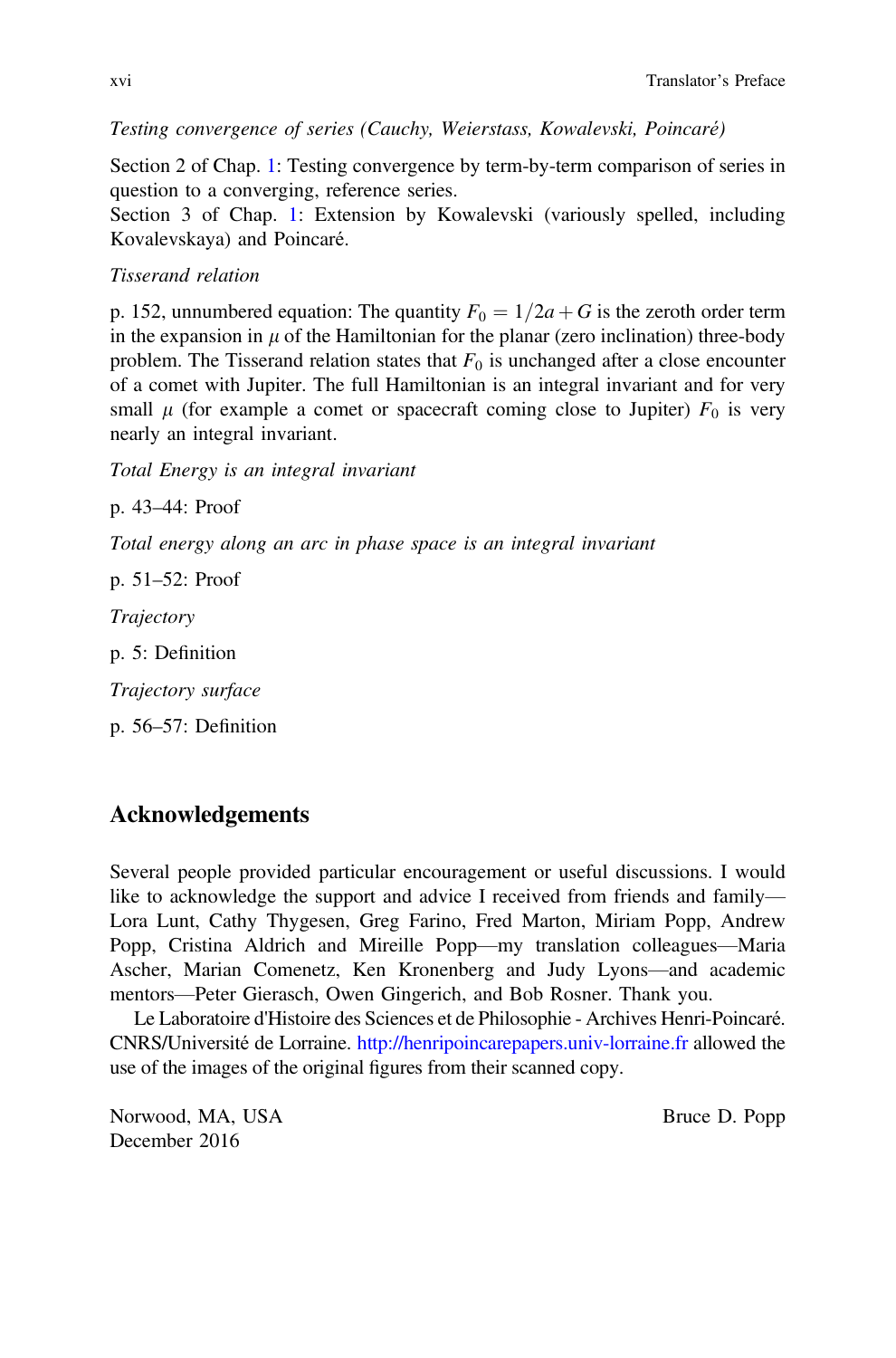## Bibliography

- Barrow-Green, J. (1997). Poincaré and the Three Body Problem. Providence, Rhode Island: American Mathematical Society.
- Hilborn, R. C. (2000). Chaos and Nonlinear Dynamics, Second Edition. New York: Oxford University Press.
- Holmes, P. (1990). Poincaré, Celestial Mechanics, Dynamical-Systems Theory and "Chaos". Physics Reports (Review Section of Physics Letters), 193 (No. 3), 137–163.
- Lorenz, E. N. (1993). The Essence of Chaos. Seattle, WA: University of Washington Press.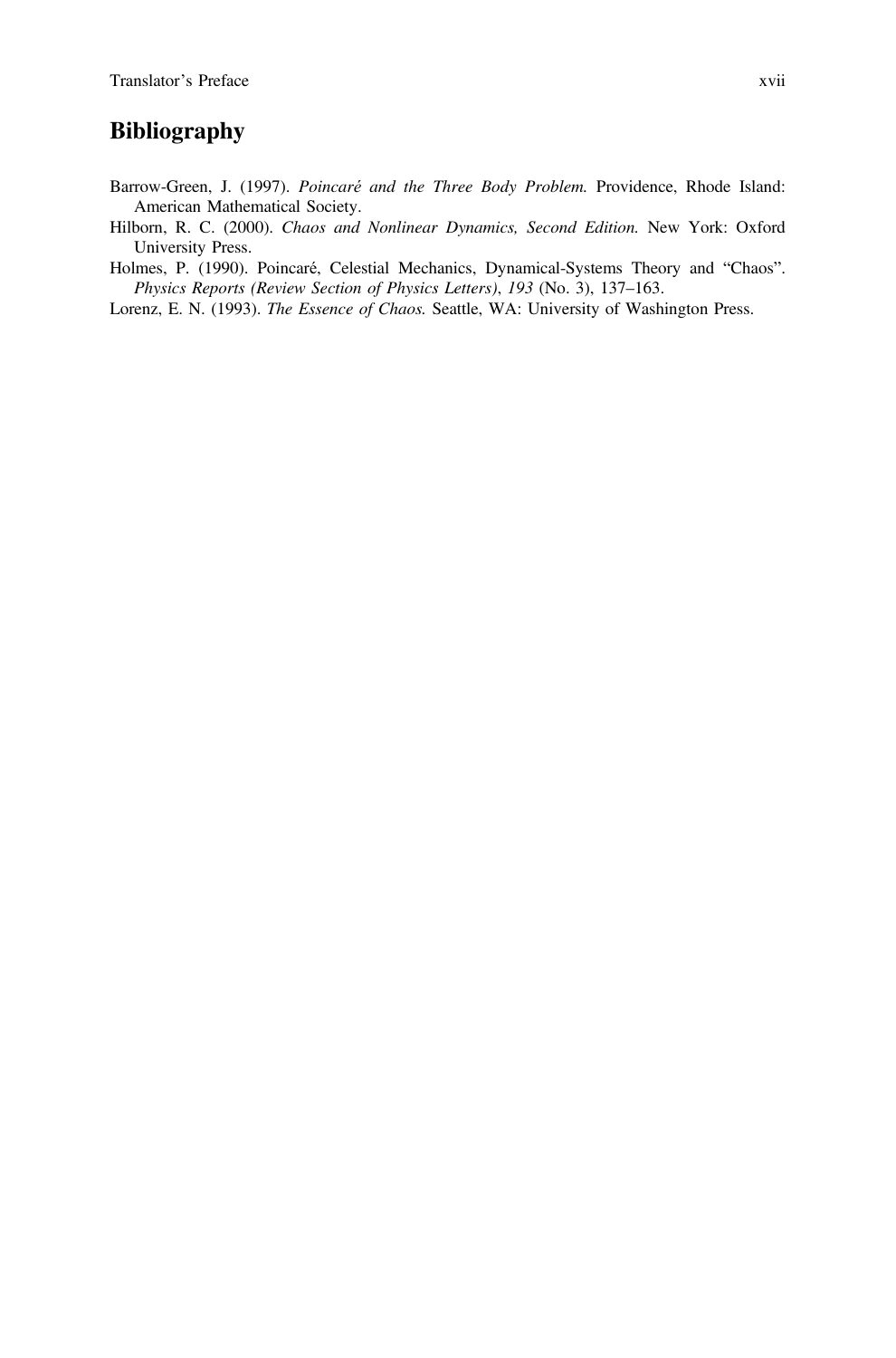# Author's Preface

This work studying the three-body problem is a reworking of the monograph that I had presented to the Competition for the prize established by His Majesty the King of Sweden. This reworking had become necessary for several reasons. Short on time, I had needed to present several results without proof; with the help of the indications which I had provided, the reader would have been able to reconstruct the proofs only with great difficulty. I had first considered publishing the initial text and accompanying it with explanatory notes; the result was a multiplication of these notes and reading the monograph would have been demanding and unpleasant.

I therefore preferred to merge these notes into the body of the work and this merging had the advantage of avoiding some restatements and better positioning the ideas in logical order.

I must heartily acknowledge the contribution of Mr. Phragmén who not only reviewed the proofs with great care, but who—having read the monograph with attention and having penetrated the meaning with utmost finesse—showed me places where he thought additional explanations were necessary to bring out the full insight of my thoughts. The elegant form that I gave to the calculation of  $S_i^m$  and  $T_i^m$ at the end of §12 is due to him. By drawing my attention to a delicate point, he enabled me to discover and rectify a significant error.

In some of the additions that I made to the initial monograph, I limited myself to reviewing some previously known results. Since these results are scattered in many works and I had made frequent use of them, I thought the reader would be well served by sparing them tedious searches; furthermore, I was often led to apply these theorems in a different form than first given to them by their author and it was indispensable to present them in this new form. In Chap. 1 (Part I), these existing theorems—some of which are even classics—are developed side-by-side with some new propositions.

I am still a long ways from having fully resolved the problem that I have taken on. I have limited myself to demonstrating the existence of some remarkable specific solutions which I call periodic solutions, asymptotic solutions and doubly asymptotic solutions. I have more closely studied a particular case of the three-body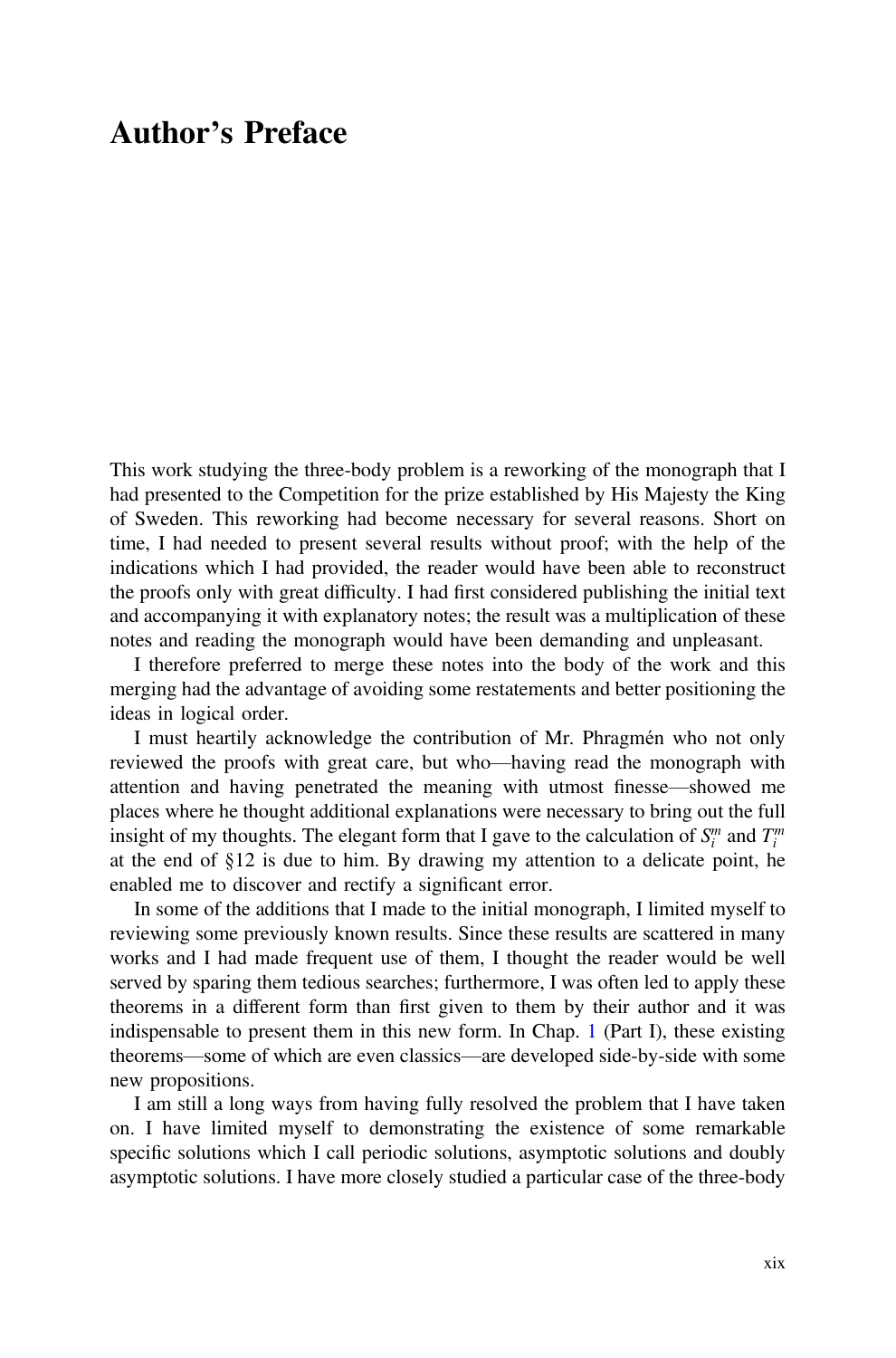problem in which one of the masses is zero and the motion of the two others is circular. I have recognized that in this case the three bodies will return arbitrarily close to their initial position infinitely many times, unless the initial conditions of the motion are exceptional.

As can be seen, these results show us very little about the problem's general case, but they could have some worth, because they are rigorously established, whereas the three-body problem had until now seemed accessible only by methods of successive approximation where the absolute rigor, which is required in other areas of mathematics, is given away cheaply.

But I would especially like to draw the reader's attention to the negative results which are developed at the end of the monograph. For example, I established that apart from known integrals the three-body problem does not comprise any analytic and one-to-one integral. Many other circumstances lead us to expect that the full solution, if it can ever be discovered, will demand analytical tools which are absolutely different from those which we have and which are infinitely more complicated. The more thought given to the propositions that I demonstrate later on, the better it will be understood that this problem was incredible difficulties that has certainly suggested by the lack of success in prior efforts, but I think I have brought out the nature and the immensity even better.

I also show that most of the series used in celestial mechanics and in particular those of Mr. Lindstedt, which are the simplest, are not convergent. I am sorry in that way to have thrown some discredit on the work of Mr. Lindstedt or on the more detailed work of Mr. Gyldén; nothing could be farther from my thoughts. The methods that they are proposing retain all their practical value. In fact the value that can be drawn from a numeric calculation using divergent series is known and the famous Stirling series is a striking example. Because of an analogous circumstance, the tried-and-true developments in celestial mechanics have already rendered such great service and are called on to render even greater service.

One of the series, which I will make use of later and whose divergence I will furthermore prove, has a significant analogy with the development proposed to the Stockholm Academy May 9, 1888 by Mr. Bohlin. Since his monograph was printed a few months later, I was unaware of it at the time the competition closed, meaning June 1, 1888. That means that I did not cite Mr. Bohlin's name and I am making an effort here to give him the justice he deserves. (See Supplement to the minutes of the Stockholm Academy, Volume 14 and Astronomische Nachrichten, Number 2883.)<sup>1</sup>

Paris, France Henri Poincaré

<sup>&</sup>lt;sup>1</sup>Translator: It appears that the reference should be to number 2882, Zur Frage der Convergenz der Reihenentwickelungen in der Störungstheorie.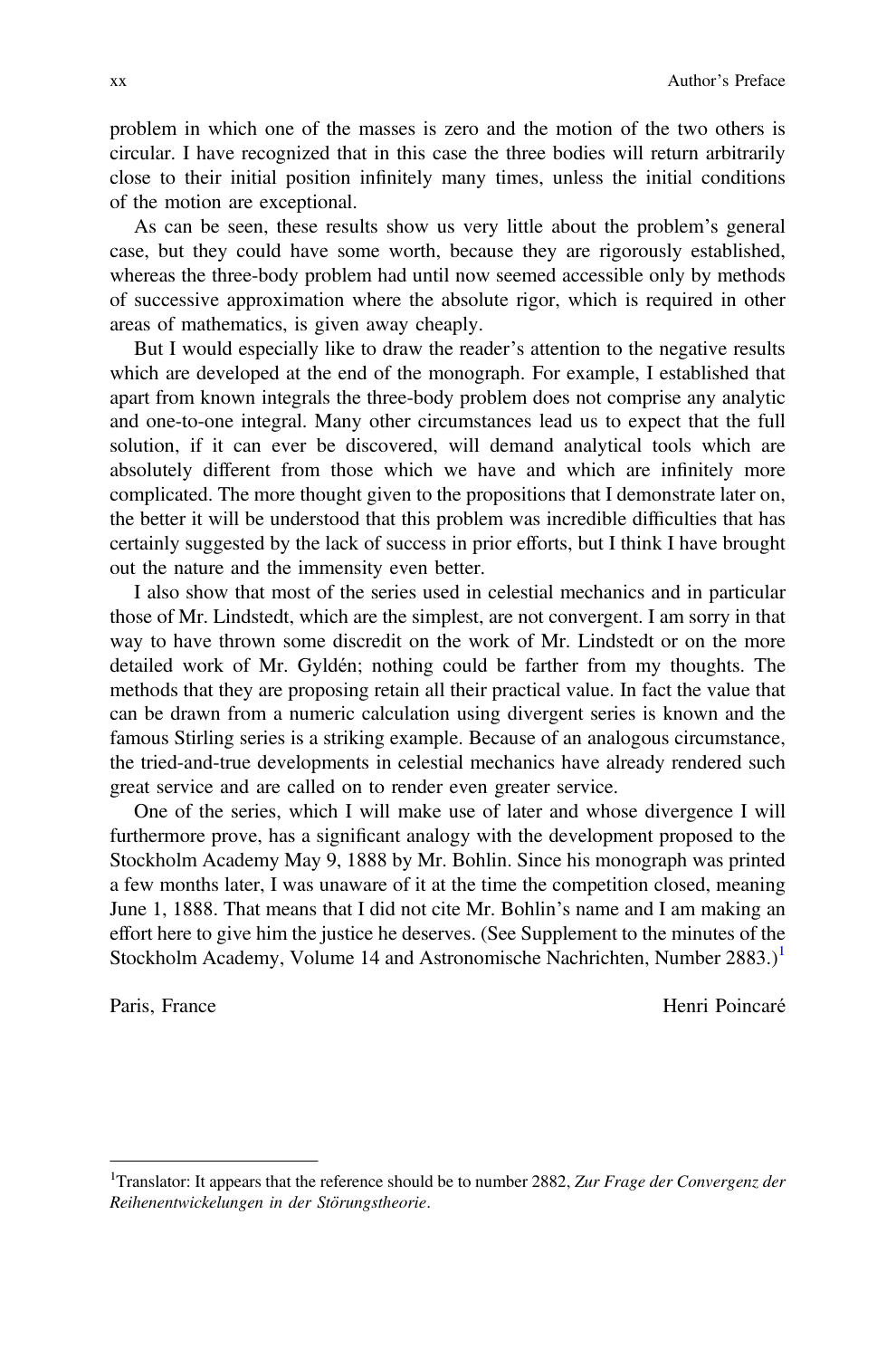# **Contents**

# Part I Review

| 1            |                | General Properties of the Differential Equations                 | 3              |
|--------------|----------------|------------------------------------------------------------------|----------------|
|              | 1              |                                                                  | 3              |
|              | 2              |                                                                  | $\overline{7}$ |
|              | 3              | Application of the Calculation of Limits to Partial Differential |                |
|              |                |                                                                  | 18             |
|              | 4              | Integration of Linear Equations with Periodic Coefficients       | 31             |
| $\mathbf{2}$ |                |                                                                  | 37             |
|              | 1              | Various Properties of the Equations of Dynamics                  | 37             |
|              | 2              |                                                                  | 43             |
|              | 3              |                                                                  | 53             |
|              | 4              |                                                                  | 57             |
| 3            |                |                                                                  | 77             |
|              | 1              |                                                                  | 77             |
|              | $\overline{2}$ |                                                                  | 84             |
|              | 3              | Periodic Solutions of the Equations of Dynamics                  | 89             |
|              | 4              |                                                                  | 106            |
|              | 5              |                                                                  | 119            |
|              | 6              | Asymptotic Solutions of the Equations of Dynamics                | 127            |
|              | Part II        | <b>Equations of Dynamics and the N-Body Problem</b>              |                |
| 4            |                | Study of the Case with Only Two Degrees of Freedom               | 147            |
|              | 1              |                                                                  | 147            |
| 5            |                |                                                                  | 161            |
|              | 1              |                                                                  | 161            |
|              | 2              |                                                                  | 163            |